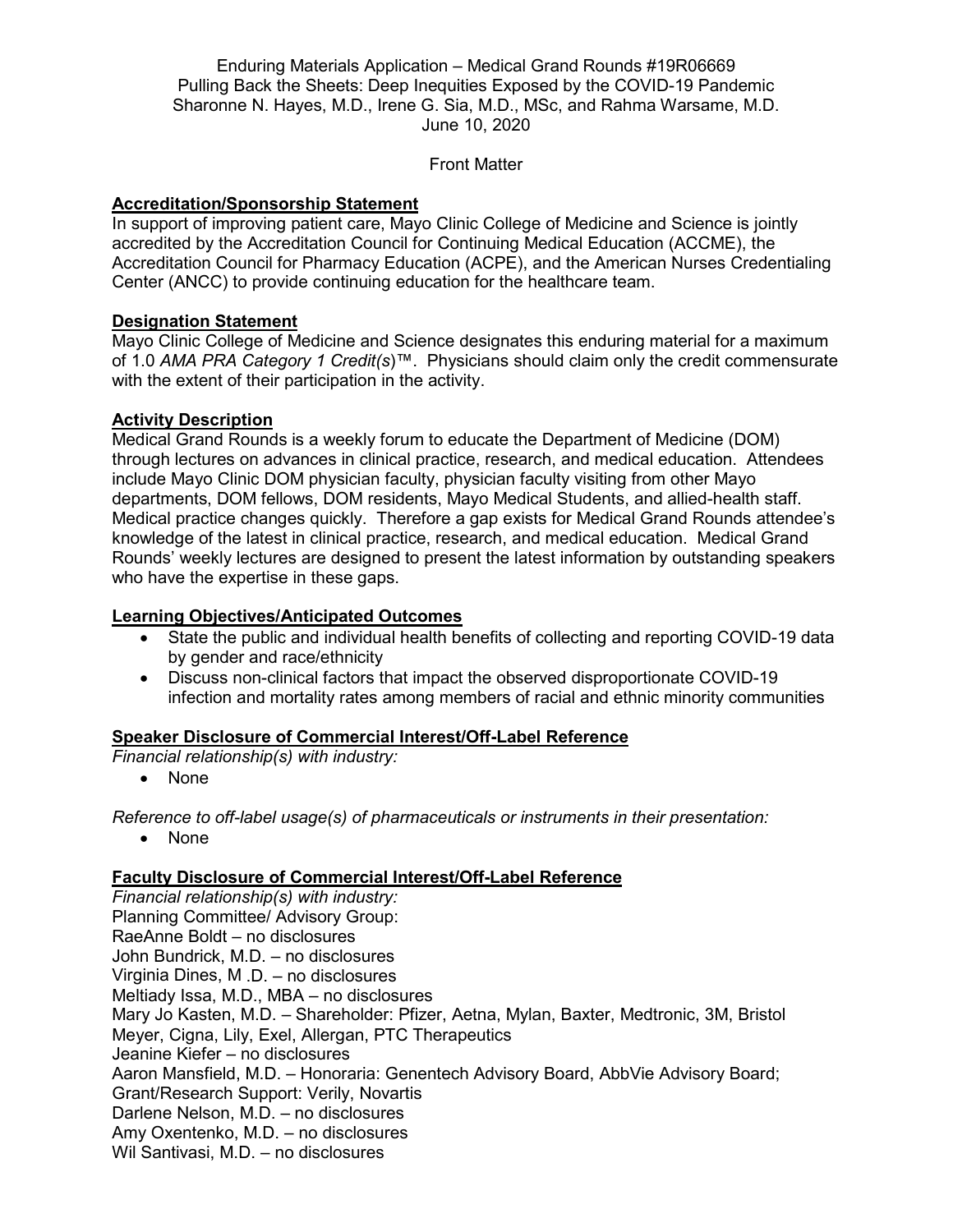Vijay Shah, M.D. – no disclosures Karna Sundsted, M.D. – no disclosures Colin West, M.D., Ph.D. – no disclosures Amy Williams, M.D. – no disclosures Deanna Wolf – no disclosures

*Reference to off-label usage(s) of pharmaceuticals or instruments in their presentation:* None

## **Mayo Disclaimer**

"Participation in this Mayo Clinic educational activity does not indicate nor guarantee competence or proficiency in the performance of any procedures which may be discussed or taught in this course. You should be aware that substantive developments in the medical field covered by this recording may have occurred since the date of original release."

## **Copyright**

Mayo Foundation for Medical Education and Research. All rights reserved. Copyright 2019

#### **Intended Target Audience**

This activity was designed for internal Mayo Clinic physicians, residents, fellows, and health care professionals who desire educational opportunities to learn the latest knowledge and advances in various topics of interest in the field of internal medicine.

## **Prerequisites for Participation**

There are no prerequisites for physicians needed prior to participating in this education activity.

#### **Registration Form and Customer Service Items**

To request CME Credit complete the online test and evaluation form.

#### **Method of Physician Participation in Learning Process**

Physician participation in this activity consists of reviewing the webcast and completing the online test and evaluation.

#### **Estimated Completion Time**

Duration/Completion Time: 1.0 hours

#### **Original Release and Expiration Dates**

Date of Original Release: June 10, 2020 Date Credit Expires for this program: December 31, 2021

## **Acknowledgement of Commercial Support**

No commercial support was received in the production of this CME activity.

# **Date of Most Recent Review and update or Approval (if applicable)**

## **Explanation of Medium or Media Utilized/Evaluation Form/Verify Learner Participation**

This education activity is an internal webcast of Medical Grand Rounds Presentation in 2019. This activity is for Mayo Clinic physicians and health care professionals – physician participation in this activity consists of reviewing the webcast, completing the online test questions and evaluation form which is designed to verify learner participation and evaluate all CME activities.

## **Faculty and Course Director Listing and Credentials**

Course Directors: